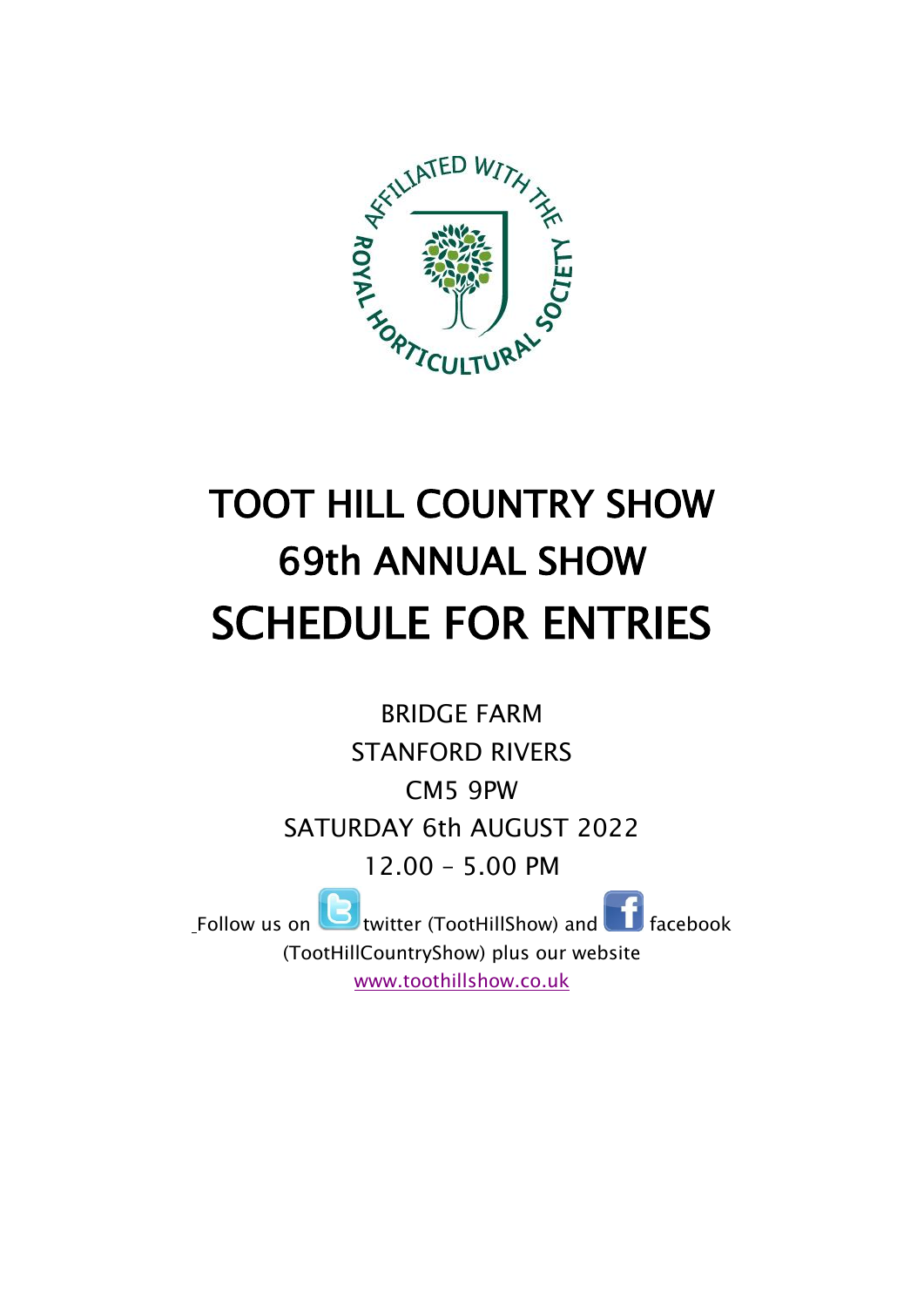# CAN YOU HELP?

For the Show itself, 6th August this year, we would really appreciate lots of people popping along to lend a hand.

We are not proposing that you join the organising Committee unless you really want to which would be great and you would be made very welcome - but we do need help during Show week each year, jobs for all ages and abilities.

So give Maurice a call on 01277 366102 if you would like to join the gang preparing the Show Field on Thursday 4th August and Friday 5th August, at around 7 p.m., or help on Show Day itself, perhaps running a stall, judges clerks or erecting a gazebo, he'd love to hear from you.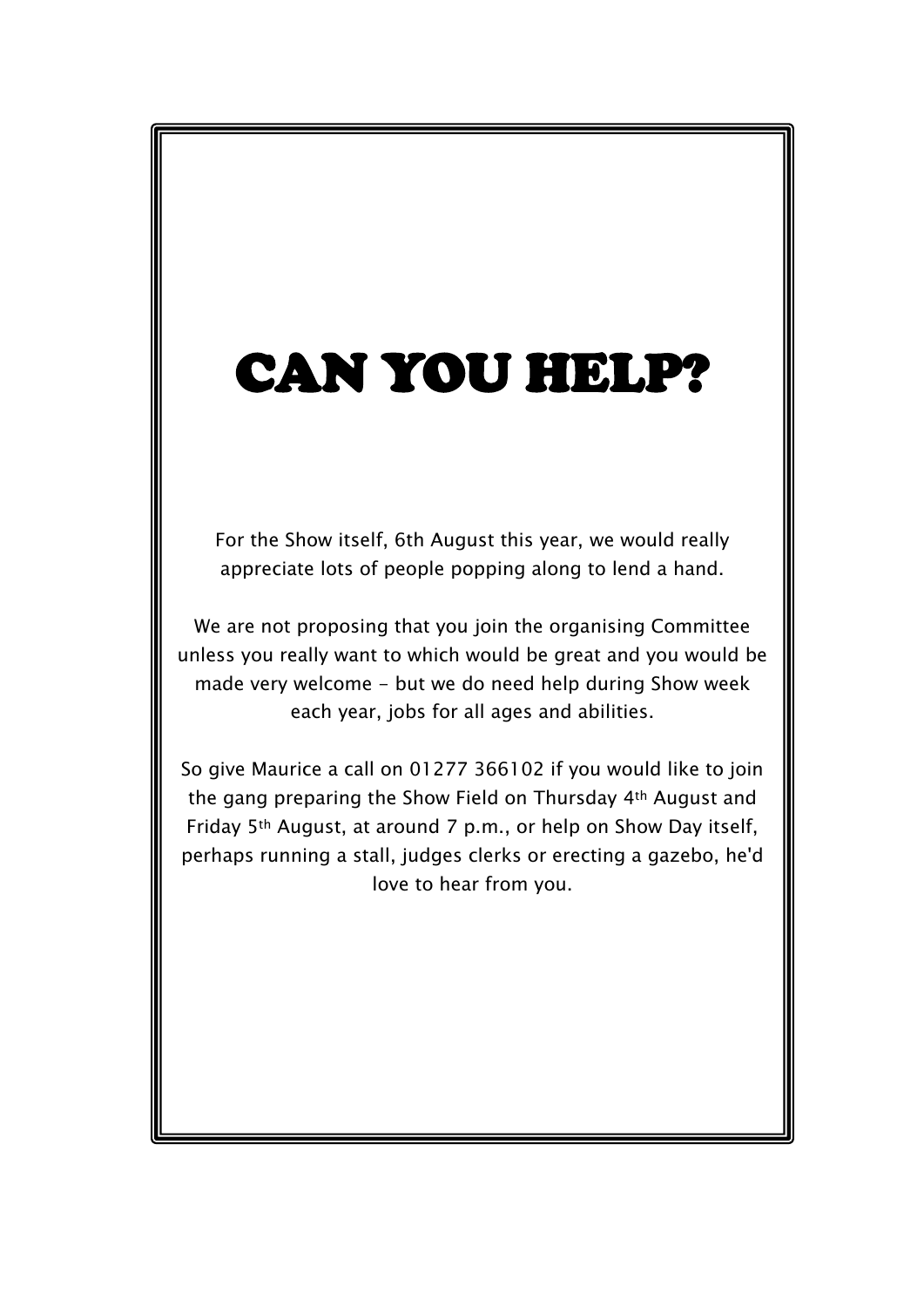# *Dear Friends*

# Spring has Sprung!

Welcome to this year's schedule jammed full of hints, tips and inspiration.

Hopefully the dreaded virus has been sent packing as we welcome in the Spring. The lighter evenings and warm temperatures are a good excuse to get out into the garden whether to sow seeds, plant or even do the weeding. Some rain would be helpful at this time but not on Show Day please!

No matter the size of your outside space there is aways room for at least one plant and with it the satisfaction that you have nurtured it to fruition throughout the season. Research has shown that being outdoors and interacting with nature contributes massively to our well-being. You can then benefit from the fruits of your labour.

Never done it before? Now's the time everybody, to give it a go and be [part of the](https://creativecommons.org/licenses/by-sa/3.0/) continuation of the Toot Hill Show in it's 69th year. Like the athletes at the forthcoming Commonwealth Games the Schedule will hopefully encourage all the family to get busy and enter in the spirit of competition.

The first Show recorded in the parish occurred when Queen Victoria was on the throne. We are not sure why exactly but there was a 2 year break in the early Fifties and the Show resumed in it's present format in 1953 after Princess Elizabeth became Queen. Thus, we have n't been going for quite so long but almost!

Commemorating The Jubilee and other notable events are depicted throughout the Schedule in both the adult and children's sections to further inspire.

The Show is such an intrinsic part of our community calendar and a privilege to be part of the organisation; now we need you.

Any questions do not hesitate to contact us through the Show website or ring Philippa on 07554 439 457.

In this year's Schedule all the favourites and traditional classes are to be fou[nd in both](https://creativecommons.org/licenses/by-nc-nd/3.0/)  vegetables and flowers. Some classes have themes which are to inspire you even more and perhaps try something new just for the challenge of it all.

If you are not particularly green fingered  $\odot$  there are all the craft and cooking sections which are just waiting for your entries.



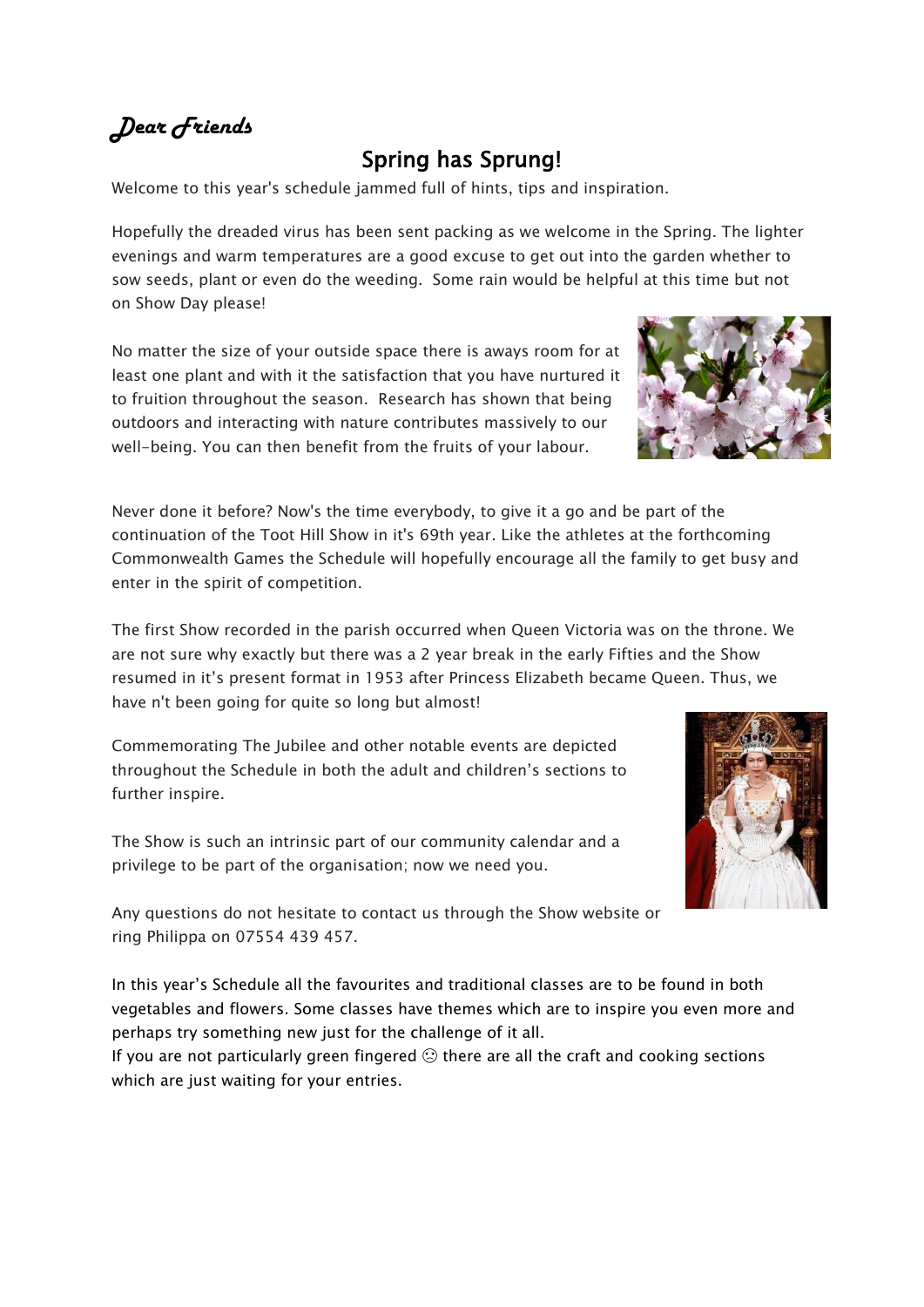#### So, to the Schedule. What is it? How does it work?

Up and down the country hundreds of affiliated societies like Toot Hill & District organise an horticultural Show. All are very similar as we all follow the RHS Schedule of classes which cover vegetables, flowers, crafts and cooking. It is a bit of fun and a chance to showcase what we have all been up to. if you have never done so before, promise yourself that you

will enter at least one of the classes at this year's Show perhaps 4 potatoes, or 9 runner beans, or 4 rhubarb sticks – as straight as possible or a bunch of herbs; it is not much is it? It doesn't matter which or how many, just one class; go on! You know you can. It's fun! There is even a wonky class! Every year we pick a theme or two to add challenge and inspiration and we hope this year's are just as enticing.



Coins means Votes! Vote for the best recycling sculpture and enable us to donate to a local charity.

There are of course all the other classes to have a go at; craft, flowers, photography, cooking and for children. As with all competitions there are one or two rules that can determine the outcome i.e. who wins or not. So be aware of whether you need a pot or a bowl, veg' trimmed or not, photos and pictures are the right size. There are lots of hints and tips in the schedule to guide you.

#### ALL ages and abilities can take part

The Children's Classes are a life saver for busy families and school holidays and have lots of activities to do in the coming weeks keeping little fingers busy and we would then love to see the results, their works of art.

The Toot Hill Show is classified as an Open Show which means anyone can enter so if other family and friends are staying get them to join in too – the farthest entry we have had was from Canada!

We know that there are many newcomers to our community and extend a warm welcome to you and hope you will also take part.

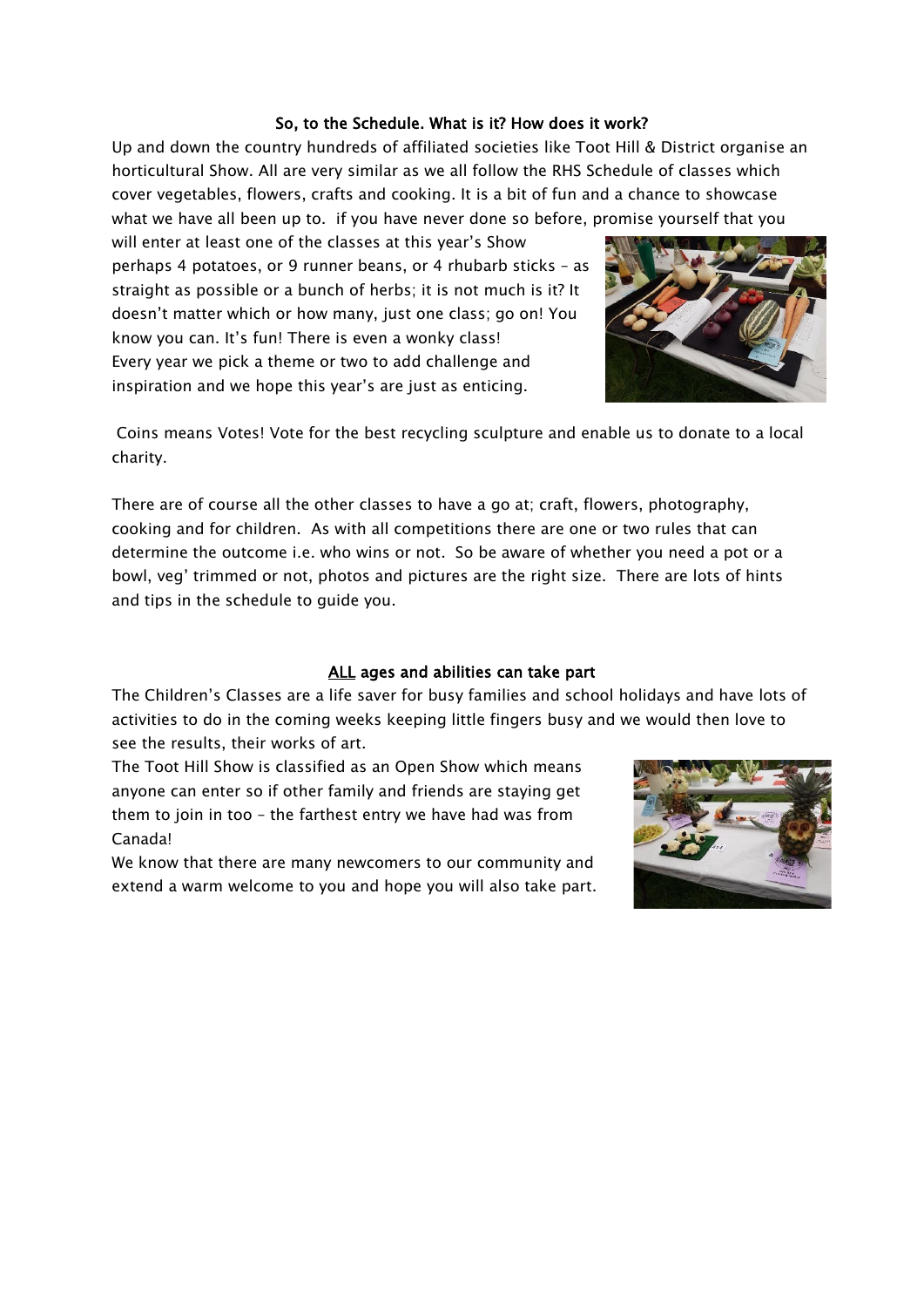## Our reward is your enthusiasm and support; we are expecting great things in terms of entries and lots of them please!

Keep up to date with our website for information regarding Show Day www.toothillshow.co.uk



Good Luck get planting, making and baking and should you have any queries, please do not hesitate to get in touch.

Stay safe and well Regards *The Show Committee* 

Contact No: 07554 439 457

Tim Arnold Maurice Harvey Richard Sharp

Phillipa Giles Linda Clark Laura Seagers

Claire Seagers Caroline Newton

#### Some useful websites:

The Royal Horticultural Society www.rhs.org.uk The National Vegetable Society www.nvsuk.org.uk Gardeners World www.gardenersworld.com Allotment Garden www.allotment-garden.org Soil Association www.soilassociation.org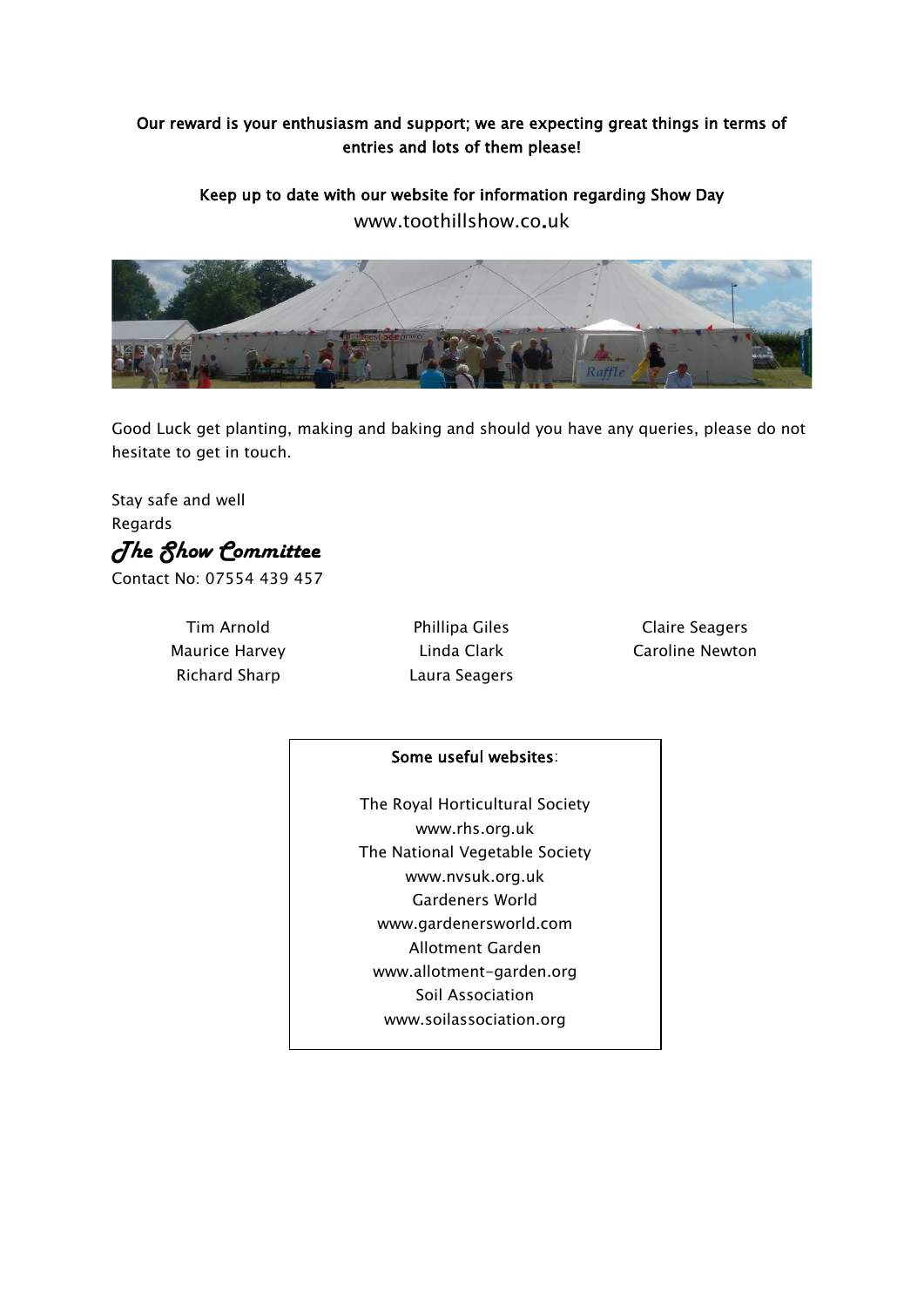#### So what if this is your first year? What do you do?

If this is your first year at entering an horticultural competition then we suggest you enter as many classes as you can. It is all about sharing with friends and neighbours your family's achievements in growing their own fruit and vegetables, and about being part of a long tradition of horticultural shows held up and down the country for over a hundred years. Although it is about competing and of course the winning is rewarding however the greatest fun is taking part.

- Choose the classes in this schedule that appeal to you
- The classes are open to anyone. So spread the word and encourage friends and family to have ago.
- Drop the completed entry form from the middle of the schedule to any of the addresses shown, by the Wednesday before the Show.

#### HINTS AND TIPS

#### Horticultural Classes

- The aim is to produce a vegetable, plant or flowers as near perfect as possible. Aim for uniformity of size, colour, ripeness etc.
- When more than one is required e.g potatoes find the 3 that are as identical as possible, with runner beans the same length and uniformity, not necessarily the largest and so on.
- This will probably mean picking several the day before to find the right ones.
- With onions don't forget to lift them 2-3 weeks before the Show to set the skin.
- In preparation remember to brush off the soil and pick out dead or dying blooms according to your exhibit and re-home any bugs.
- Soft fruit are traditionally displayed on a paper plate, shallots on a bed of soft sand.
- Where the Schedule mentions 'POT' or 'BOWL' please note A Pot is higher than it is wide. A Bowl is wider than it is high.
- Soft fruits should be shown with stalks attached.
- Where a quantity or measurement is specified, make sure you comply.
- Collection boxes make a "tray" to measurements shown and show off the best from your vegetable garden. Paint or line the bottom of your tray black; it's very effective.

Where the Schedule says "as grown"

- Vegetable roots should be carefully washed with a soft sponge but vegetables should NOT be trimmed.
- Lettuces, shown with root, may be displayed in a glass of water on the table to keep them fresh.
- Items such as cabbages and lettuces should be hosed down to remove soil and garden pests.

Where the Schedule does NOT say "as grown"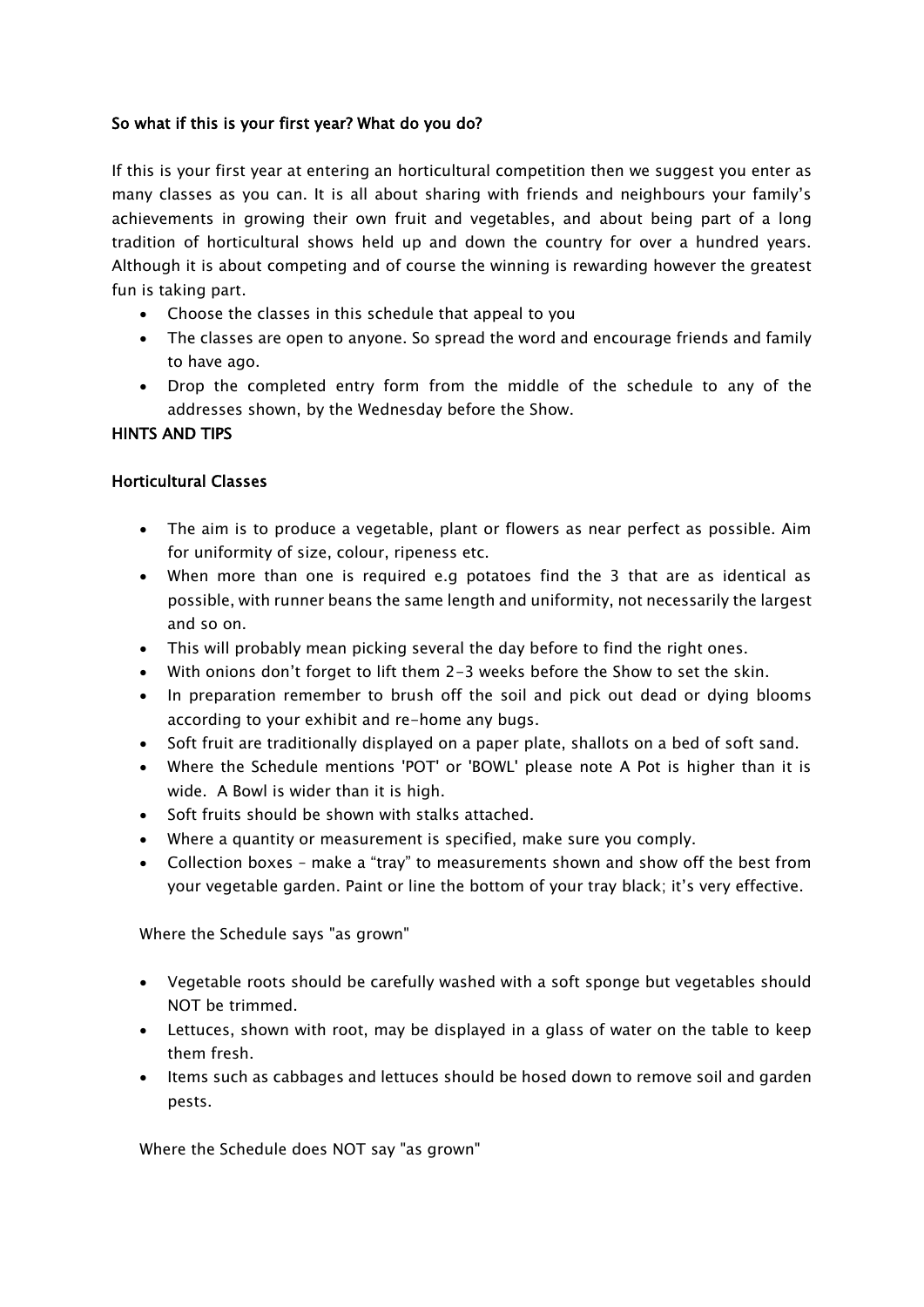• Vegetables should be cleaned and trimmed of roots and leaves as described in the class.

However, like working with children and animals plants can let you down at the last minute but don't be disheartened.

#### Domestic classes

- Cakes etc should be covered in cling film.
- Jars and bottles should be correctly labelled including the date in full (ie  $dd\,\{mm\}$ yyyy), and clear of old labels.
- Eggs should be displayed on a paper plate.
- A key feature is presentation and an exhibit should be neat and tidy.
- Food should look appetizing; Yes, the judge will be tasting it!
- Make your tea bread ideally 2-3 days beforehand.
- With pickled onions and chutney these must be made at least 6 months before the show.

#### Craft and Children's classes

- Many of the classes have various forms of measurement and these need to be adhered to which may mean trimming that photo.
- End of May / beginning of June is the time to plant your runner bean in a pot and your hanging baskets.
- A key feature of competition is presentation and an exhibit should be clean, neat and tidy; it is about getting close to perfection be it a vegetable or craft.

Please feel free to contact help@toothillshow.co.uk with any queries.

#### ON THE DAY

Gather your entries and bring them along to the Marquee before 10:15am remembering to allow time to set your entries out. There will be stewards in the Marquee to help and show you what's what and where's where. The Marquee is closed for judging at 10:15am and not reopened until that has been completed which is usually about 2pm. Then the best bit is coming in to find out how you have done.

The children's classes are very well supported and are ideal for keeping little fingers gainfully occupied at the beginning of the summer holidays especially the cress figure class which will need to be started the week before. For budding flower arrangers try the novice class or for the crafty types there are many activities including photography.

Those who have collected a couple of firsts there is a chance that your name will be called at the trophy presentation which closes the Show at the end of the afternoon – the Oscars it may not be but still just as important and a well-deserved recognition of your achievement. The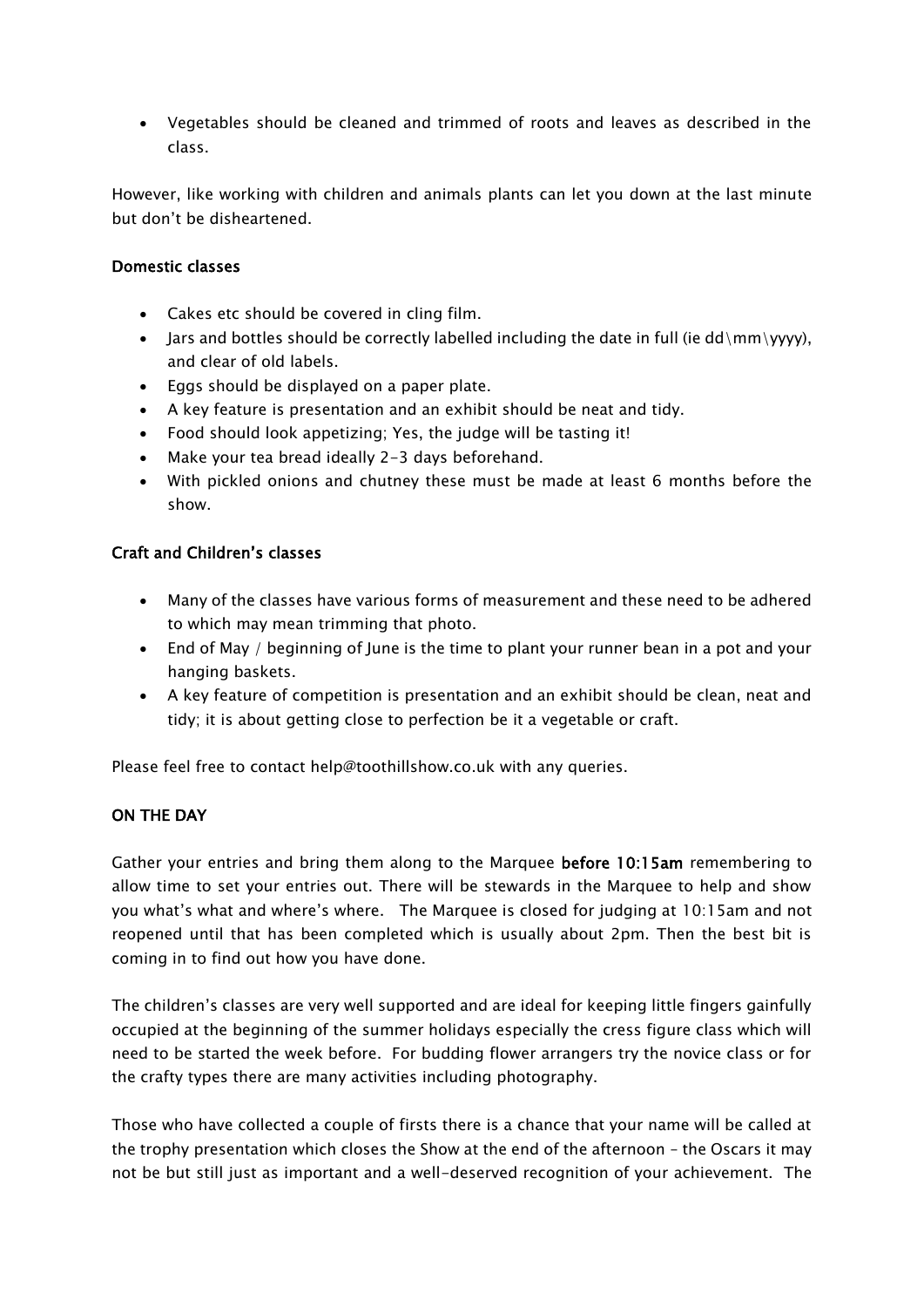Society's cups as you can see later on in this Schedule reflect the social history of our parishes and those who contributed to its evolution. Cash prizes are also awarded and can be collected throughout the day with every child receiving a certificate.

To you all who enter the various classes a big thank you from us for your continued support and the assurance that all your hard work is totally appreciated not only by us but by the judges and the public alike. Always remember that it is your entries that make the show possible and therefore a great success year after year. You are part of a tradition that was started over 100 years ago in the parish and has evolved into what it is today in the 21st Century but still the same principal of bringing our community together on a Summer's day. For our children it is also about getting involved, getting outside, learning about nature and where our food comes from.

So please don't discard that misshapen vegetable or flower stem on Show morning as all your entries are greatly valued.

Perhaps you have always wanted to enter - now is the time. Do it this year. Good Luck and see you on the 6th August.

#### HERE'S TO ANOTHER SUCCESSFUL SHOW!

The Society's committee would like to extend their grateful thanks and appreciation to Gill and Mary Hinman for the use of the field for this year's Show; to Senners and Ongar Library for stocking this schedule and the collection of Show Entry Forms.

 $\overline{a}$ 

 It is with great sadness that we have learnt of the passing of Maurice Padfield of Great Tawney Show and rarely missed the day. With an enviable vegetable garden Maurice entered many of Hall who died peacefully at home on 9th May 2022. Maurice was a stalwart supporter of the the vegetable classes. With his wife Margaret the couple also donated a trophy which the Society were very pleased to accept and have awarded every year since. In addition, the family farm has always supplied the straw bales for actual Show Day. With much gratitude for his unfailing support of the Toot Hill Show our deepest condolences go to the family.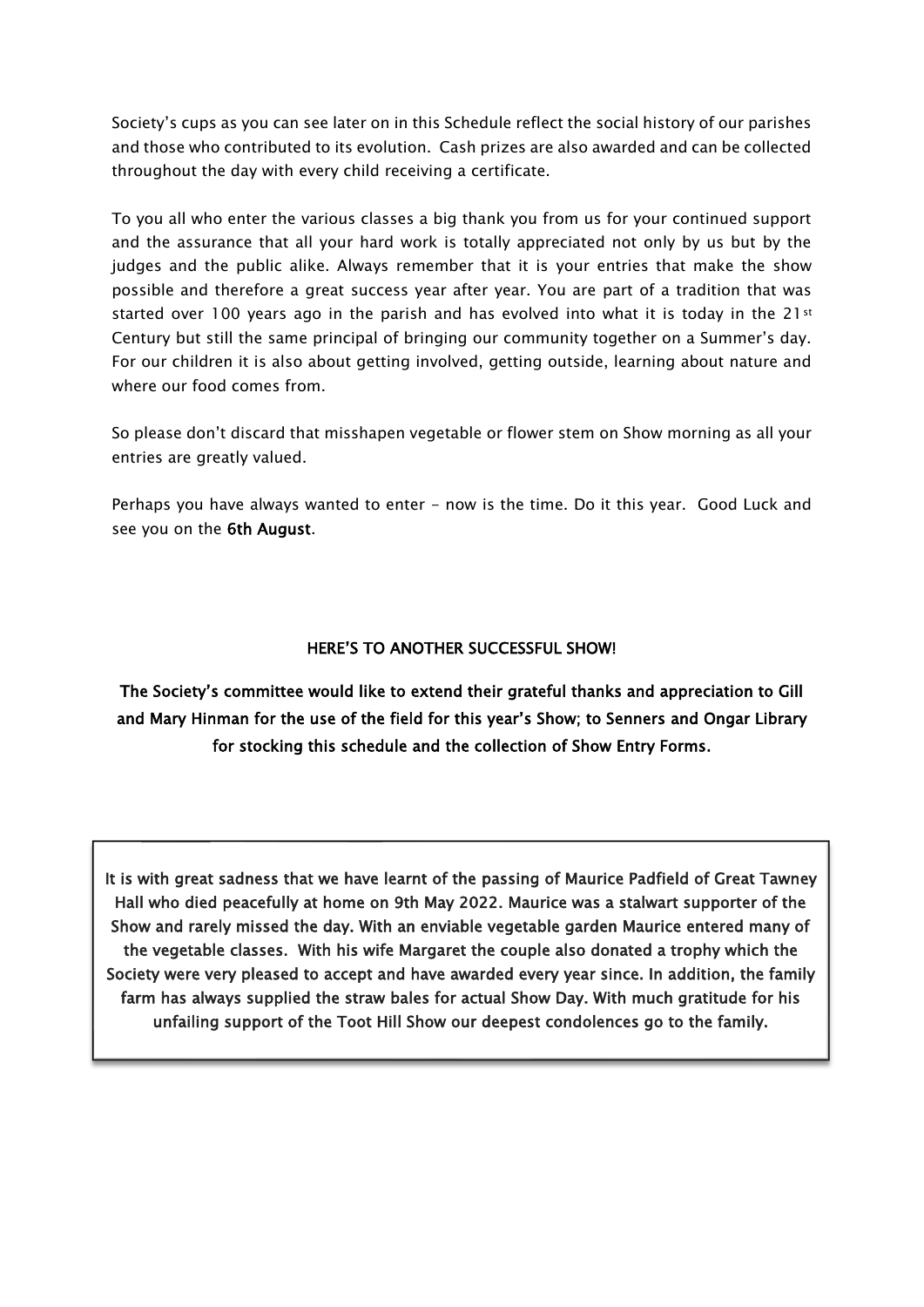# TOOT HILL & DISTRICT HORTICULTURAL SOCIETY SHOW RHS Affiliated

#### SHOW PROGRAMME:

- 7:15 am Marquee opens to receive entries
- 10:15 am Marquee closes for judging\*
- 12:00 pm Gates open to the public
- 2:00 pm Marquee open
- 4:30 pm Prize Giving Ceremony and drawing of the Raffle

\*PLEASE NOTE - The Marquee will remain closed to the public until all judging has been completed. Prize money may be collected from the Treasurer inside the Marquee from 2.30 pm. All exhibits and entry cards are to remain in the Marquee until 5 pm.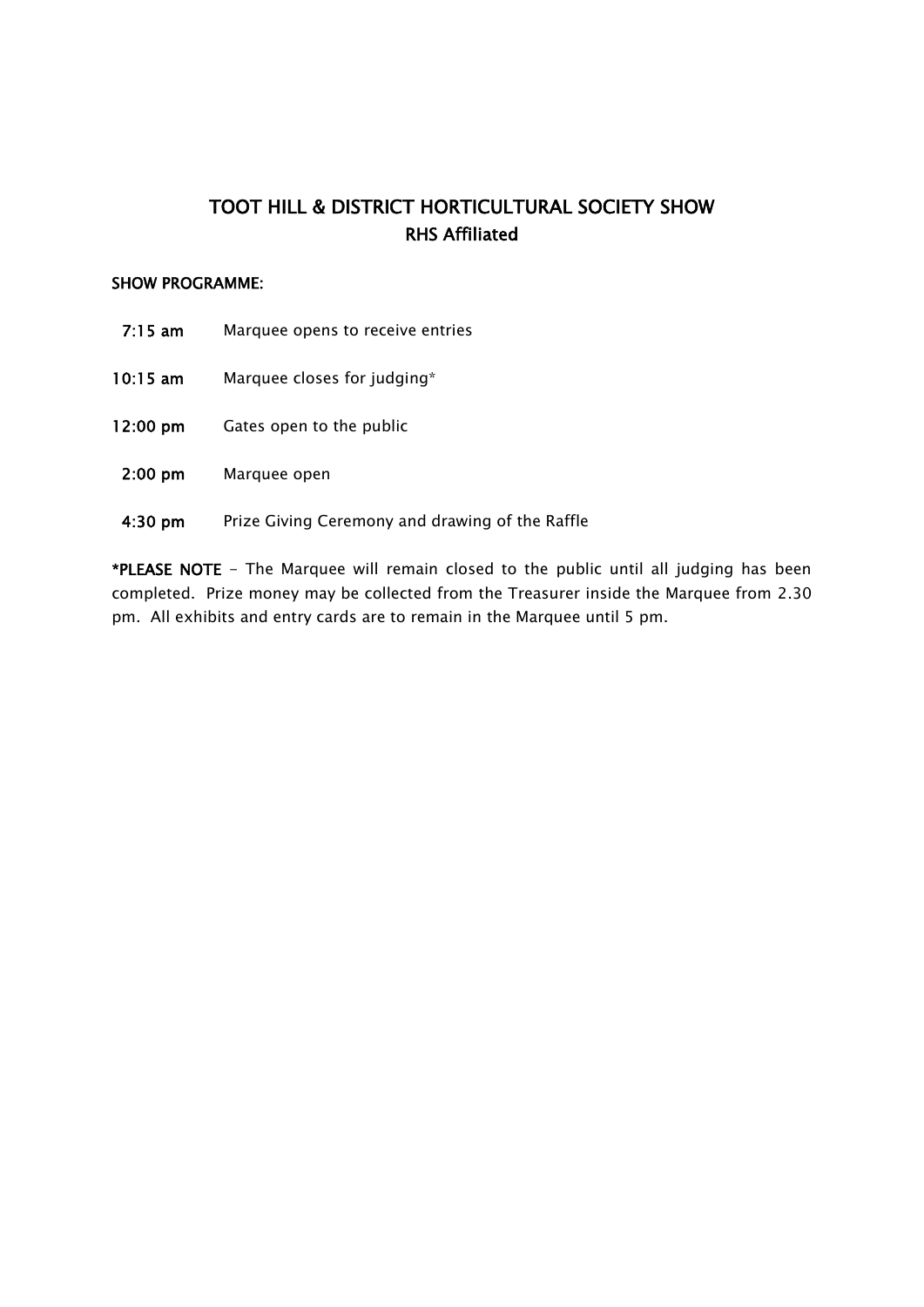# RULES FOR COMPETITORS

#### ALL PERSONS WHO WISH TO EXHIBIT IN THE SHOW ARE ADVISED TO READ THE RULES BELOW:

- 1. Entries for all classes close on Wednesday 3rd August 2022.
- 2. Only one exhibitor from the same household may show in any one class in the Classes 1-24 and 27-37 inclusive.
- 3. All exhibits shown for competition must have been grown in the exhibitor's garden or allotment or have been in the exhibitor's possession for at least 6 weeks prior to the Show with the exception of Classes 38 - 40 inclusive NOTE - Classes 38, 39 and 40 MUST BE MADE BY THE EXHIBITOR.
- 4. No exhibitor may enter more than one exhibit in each class.
- 5. Any prize may at the discretion of the judges be withheld or modified if the number or quality of the exhibits is unworthy of the prize offered.
- 6. Exhibits must be staged between 7.15 and 10.15 am on the day of the Show. Exhibitors MUST leave the marquee by 10.15am.
- 7. All persons other than the authorized officials must retire from the marquee during the judging of exhibits.
- 8. Any person wishing to make an objection or protest must inform the Secretary of their intention before the end of the Show. Full written protest must be made available to the Secretary as soon as possible thereafter, except in the case of an objection based on alleged fraud.
- 9. The Committee hold the right to refuse any entry.
- 10. All judges' decisions in all classes to be final.
- 11. Any entry fee of 50p up to a maximum of £5 (any entries after that being free) must be sent with the entry form or paid on the day when delivering your exhibits.
- 12. Entrance to children's classes 93 136 inclusive are free.
- 13. No exhibitor or visitor may tamper with or move exhibits.
- 14. PRIZES Subject to Rule 5 the following prizes will be awarded:

Vegetable Collection Box:

1st \* £2.50 - 2nd \* £2.00 - 3rd \* £1.50 Salad Collection Box: 1st \* £2.50 - 2nd \* £2.00 - 3rd \* £1.50 Open, Domestic, Floral Art and Handicraft: 1st £1.00 - 2nd 70p - 3rd 50p Children up to age 15 1st £1:00 - 2nd 70p - 3rd 50p

- 15. In the case of a tie in money prizes in this section the Judge will decide on the Trophy Winner.
- 16. A Cup Holder moving away from the District must surrender the cup immediately to the Treasurer. Cups are to be returned to the Society TWO WEEKS BEFORE the Show.
- 17. Exhibits and other property of the exhibitors are at all times held at the risk of the Exhibitors.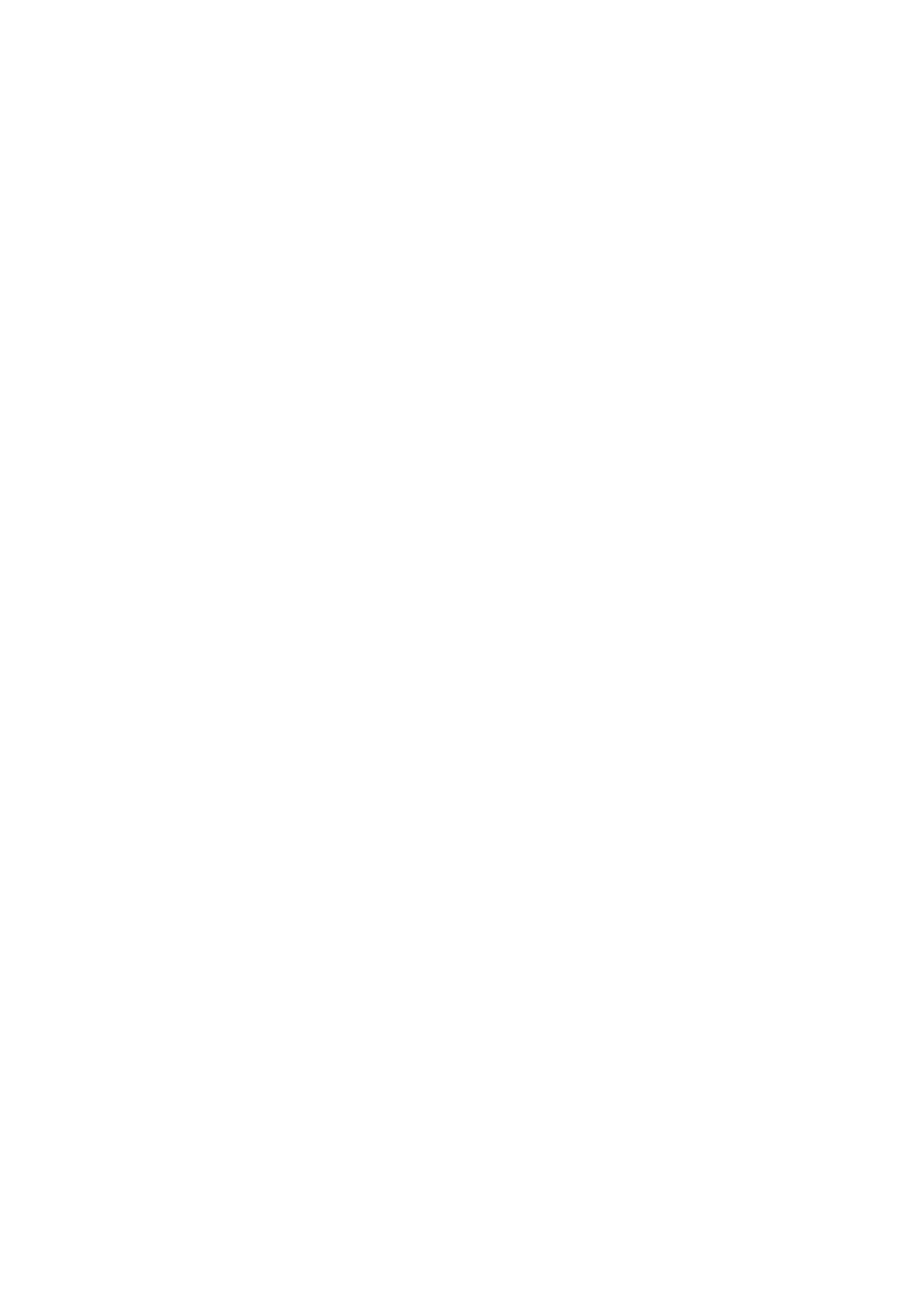# Entry Form 2022

| Name:           | Contact no: |
|-----------------|-------------|
| <b>Address:</b> |             |
| Email:          |             |

| <b>Class</b> | Description | Fee |
|--------------|-------------|-----|
|              |             |     |
|              |             |     |
|              |             |     |
|              |             |     |
|              |             |     |
|              |             |     |
|              |             |     |
|              |             |     |
|              |             |     |
|              |             |     |
|              |             |     |
|              |             |     |
|              |             |     |
|              |             |     |
|              |             |     |
|              |             |     |
|              |             |     |
|              |             |     |

Entry forms to be returned to Ongar Library, Senners or complete online at [www.toothillshow.co.uk](http://www.toothillshow.co.uk/) by Wednesday 3rd August 2022. 50p per entry up to a maximum of £5.00, all entries thereafter are free.

# All entries must be in the marquee before 10:15am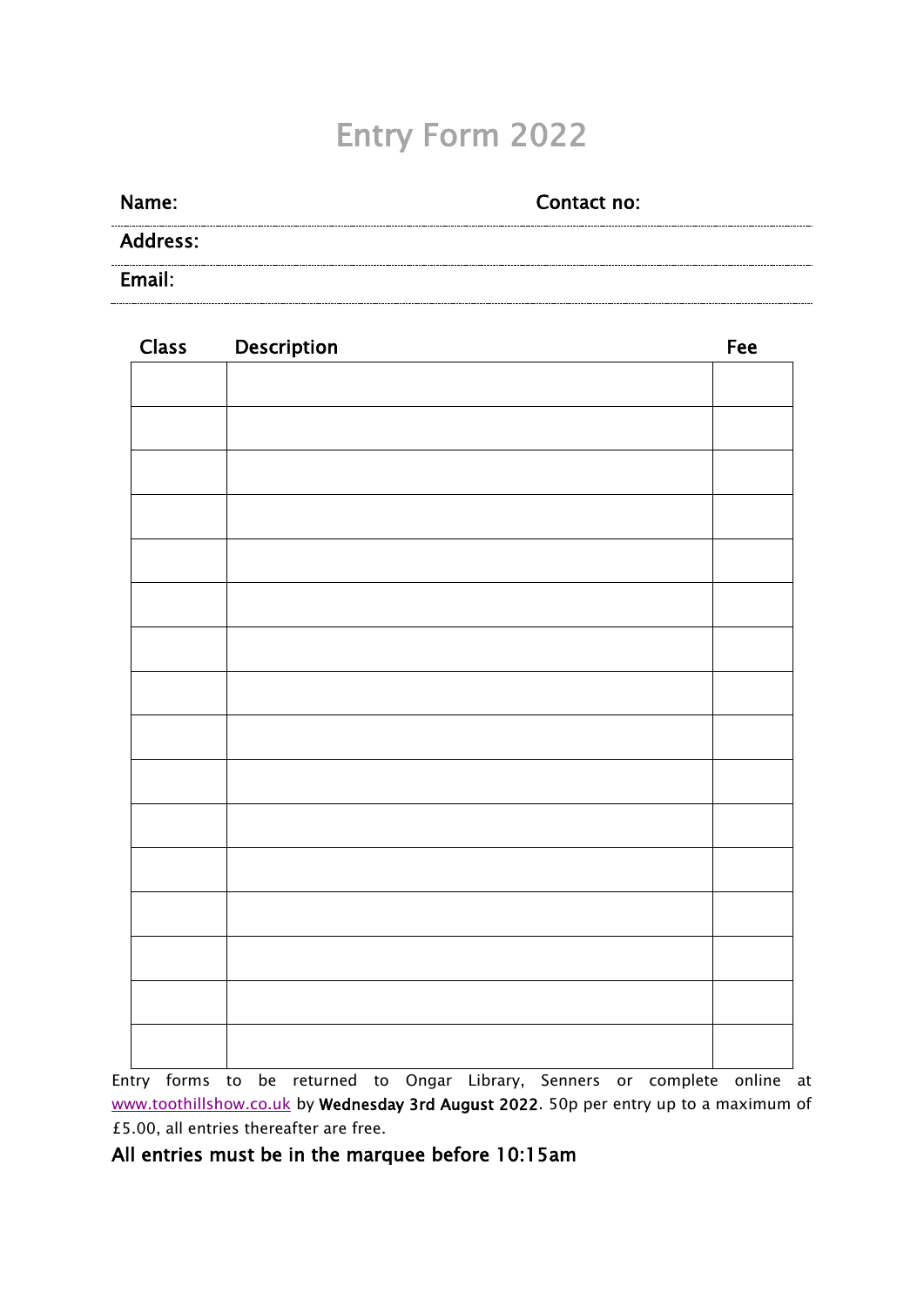# Children's Entry Form 2022

| <b>Name:</b>    | Contact no: |  |
|-----------------|-------------|--|
| <b>Address:</b> | AGE:        |  |

| <b>Class</b> | Description | Fee         |
|--------------|-------------|-------------|
|              |             | <b>FREE</b> |
|              |             | <b>FREE</b> |
|              |             | <b>FREE</b> |
|              |             | <b>FREE</b> |
|              |             | <b>FREE</b> |
|              |             | <b>FREE</b> |
|              |             | <b>FREE</b> |
|              |             | <b>FREE</b> |
|              |             | <b>FREE</b> |
|              |             | <b>FREE</b> |
|              |             | <b>FREE</b> |
|              |             | <b>FREE</b> |
|              |             | <b>FREE</b> |
|              |             | <b>FREE</b> |
|              |             | <b>FREE</b> |
|              |             | <b>FREE</b> |

Entry forms to be returned to Ongar Library, Senners or complete online at [www.toothillshow.co.uk](http://www.toothillshow.co.uk/) by Wednesday 3rd August 2022.

All Children's entries are FREE.

All entries must be in the marquee before 10:15am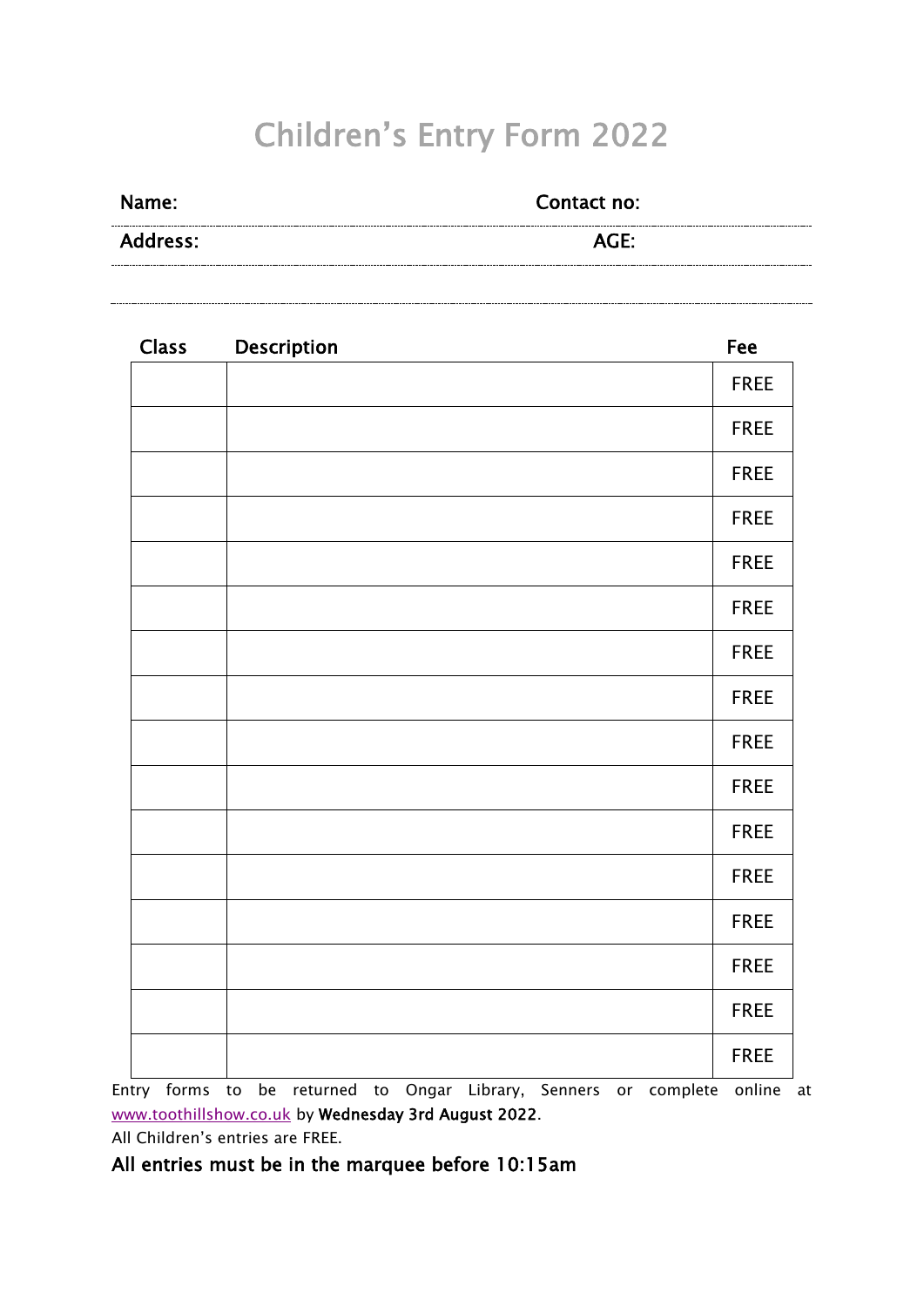#### CHALLENGE CUPS AND SPECIAL AWARDS

ARMITAGE CUP (Vegetable and Fruit Classes) - Given by Mr & Mrs R. Armitage for the highest total of cash prizes in classes  $1 - 24$ 

SOCIETY'S CUP (Flower Classes) - Given by the Society for highest total of cash prizes in classes  $25 - 40$ 

LUCY MILLBANK ROSE BOWL - Awarded for best overall floral exhibit in classes  $41 - 43$ GREENSTED BOWL - Given by Mrs V. Hough, awarded for the highest total of cash prizes in classes 41-43

MILLBANK CUP (Domestic Classes) - Given by the late Mrs E. Millbank for the highest total of cash prizes in classes 44 - 54

THE WOOD FAMILY BOWL (Domestic Classes) - Given by The Wood Family for the highest total of cash prizes in classes 55 - 67

CHANDLER ROSE BOWL (Handicraft Classes) - Given by the late Mr C. H. Chandler for the highest total of cash prizes in classes 68 - 85

THE PEGGY PARKER MEMORIAL TROPHY - Given for the best exhibit in the handicraft section classes 68 - 85

PADFIELD TROPHY - Given by Margaret and Maurice Padfield for the best photograph in Show.

LENA MARTIN TROPHY - Given by the late Mr H.M. Scott for the for highest total of cash prizes in photographic classes 86 - 92

JIM EDGELEY SALVER - Given by The Edgeley Family for the best vegetable or salad collection box HENRY HATCH CHALLENGE CUP - Given by the late Henry Hatch for the best Wonky Vegetable Box

MOLLY TRIGGS MEMORIAL ROSE BOWL - Given by Mr Peter Triggs for the best pot plant exhibit in class 35-37

KAY GARDENER TROPHY - Given for the best entry in Class 38 "A Miniature Floral Exhibit" SIMMONS CUP - Given by Mrs Simmons for the best hanging basket class 25

HINMAN CUP - Given by the late Mr W.F. Hinman for the Best Recyclable exhibit class 84

ELLA HINMAN TROPHY - Given by the late Mr W.F. Hinman for the best patio pot class 26

THE ELITE GARDENS TROPHY - Given by Mr Tom Howard for the best miniature garden classes 113 and 122

JUNIOR CUP - Given by Peter's for the highest total of cash prizes gained by a child in classes 93  $-102$ 

CONWAY CUP -Given by Russ Conway for the highest total of cash prizes gained by a child in classes 103 - 118

HIGH COUNTRY CUP -Given for the highest total of cash prizes gained by a child in classes 119 -133

GREEN MAN CUP - Given by Mr J. Roads Best Exhibit by any child in classes 92 - 102 MURIEL EDGELEY CUP - Given for Best Exhibit by any child in classes 103 - 118 STEVE GRANT CUP - Given for the Best Exhibit by any child in classes 119 – 133 THE JUNE LUCAS MEDAL - Awarded for the best essay written by a child - class  $134$ SOCIETY CERTIFICATE - Each Entrant in Classes 93 to 133 will receive a Society Certificate for taking Part in the Show.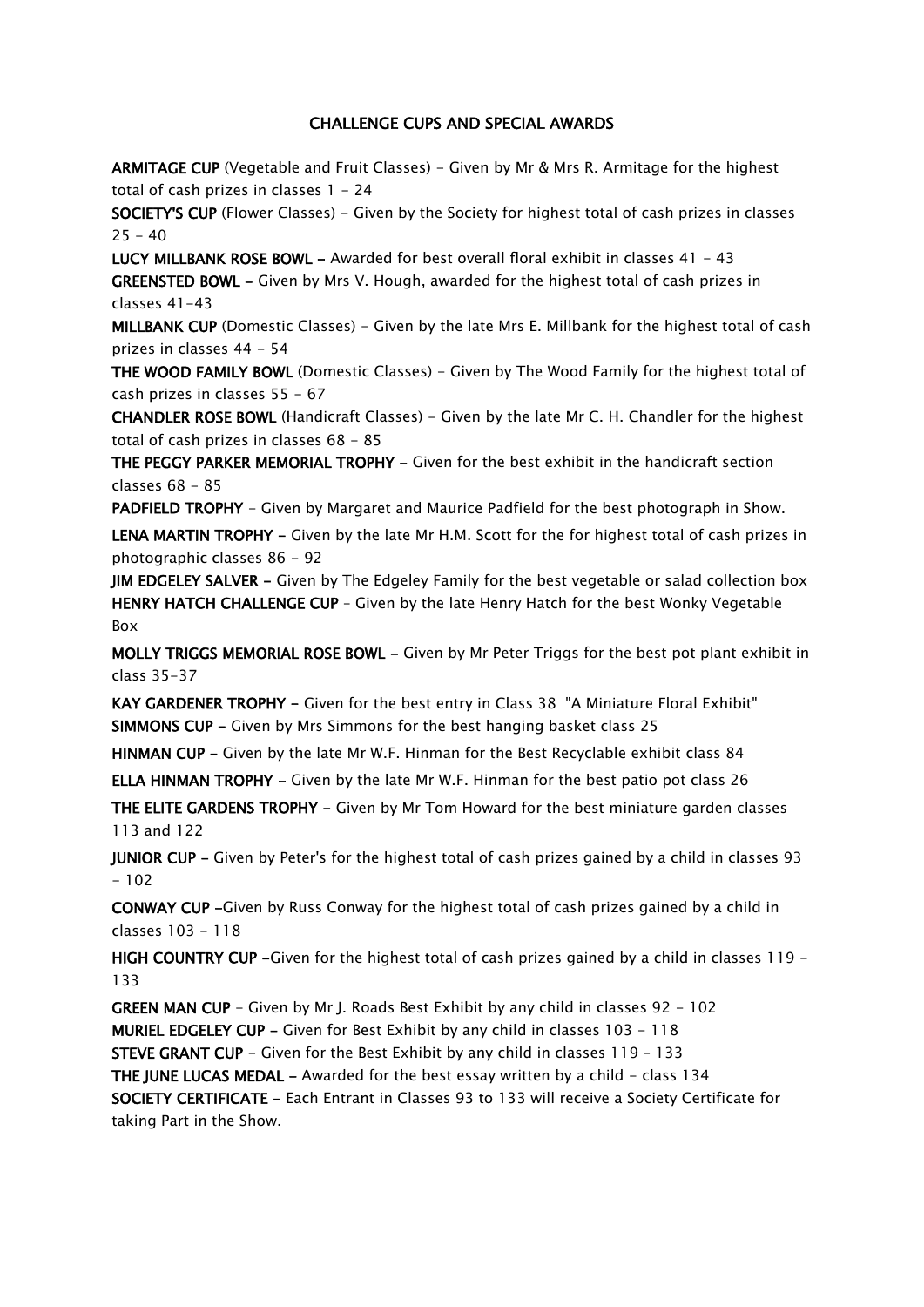# CLASSES FOR 2022

## VEGETABLE AND FRUIT CLASSES (ARMITAGE CUP)

- 1. Vegetable Collection Box, not exceeding 92cms x 61cms. Five different kinds of vegetables, quantities as below. All items to be named. Parsley decoration.
- 2. Salad Collection Box, Five different kinds, eg mustard and cress (as one) tomatoes, cucumber, lettuce, radish, spring onions, beetroot, celery, pepper, water cress, all items to be named.
- 3. Wonky Vegetable Box, at least four different kinds of wonky vegetables.
- 4. 4 Potatoes, 1 variety.
- 5. 3 Onions
- 6. 3 Carrots, trimmed
- 7. 6 Runner Beans
- 8. 9 French Beans
- 9. 9 Pea Pods
- 10. 2 Table Marrow
- 11. 6 Shallots, separately tied.
- 12. 2 Lettuce, as grown
- 13. 2 Courgettes
- 14. Plate of Soft Fruit, one variety. If Gooseberries, Raspberries etc. 20 items, If Currants, 10 strings.
- 15. 4 Rhubarb Sticks
- 16. 3 Peppers/Chillies. Any Variety all 3 of same kind
- 17. 2 Cos Lettuce as grown
- 18. 2 Round Lettuce as grown
- 19. 3 Parsnips trimmed
- 20. 3 Leeks
- 21. 3 Beetroots, round, trimmed
- 22. 6 Tomatoes, ripe
- 23. Giant Vegetable or Fruit (compared to type)
- 24. Any Other Vegetable, not included in the Schedule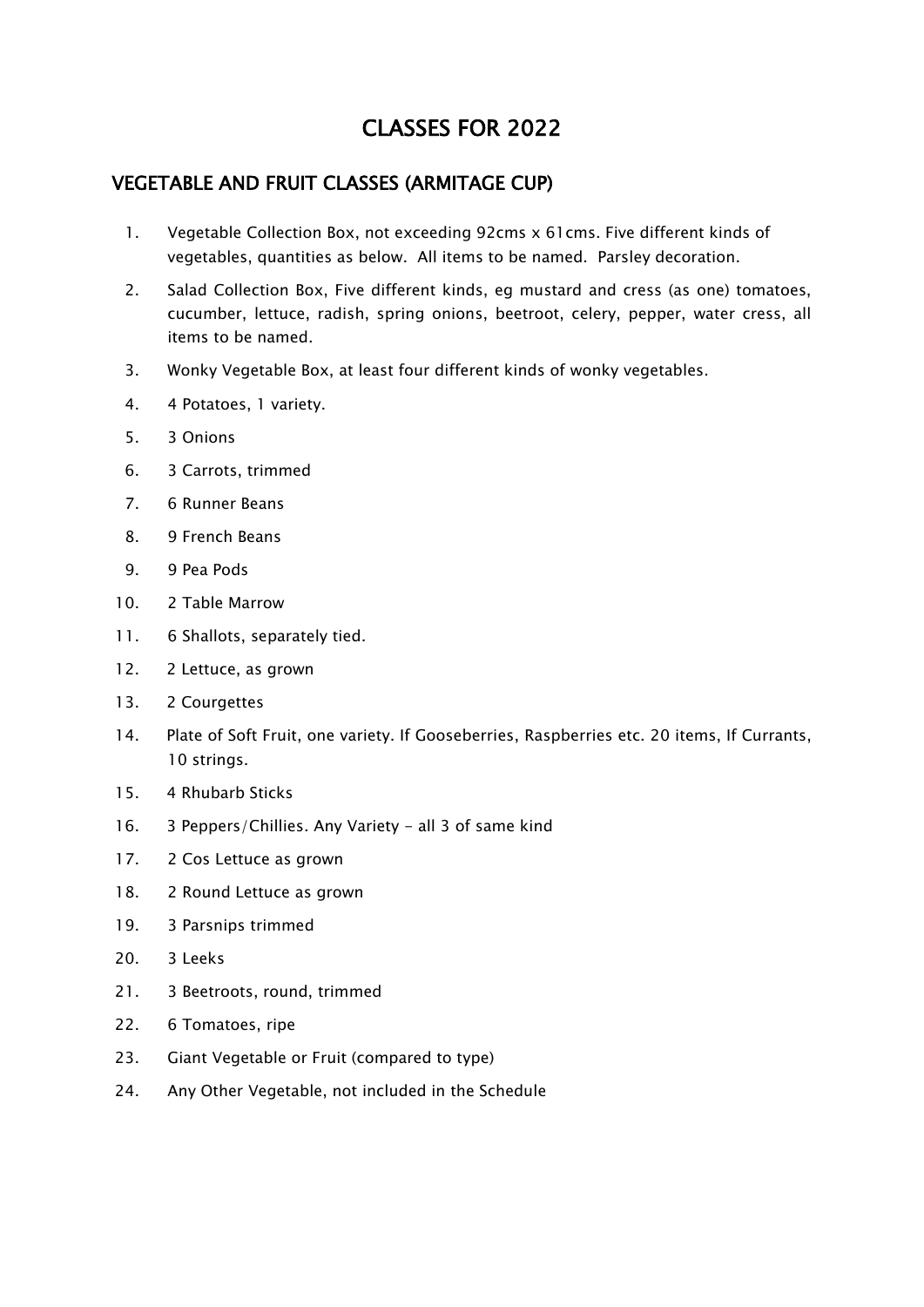# FLOWERS AND PLANTS CLASSES (SOCIETY CUP)

## NOTE – Plants and flowers for the exhibits below must have been grown in the exhibitor's garden or allotment or have been in the exhibitor's possession for at least 6 weeks prior to the Show.

- 25. Hanging Basket
- 26. Patio Pot not to exceed 46cm diameter
- 27. Vase of 3 Roses, one or more varieties
- 28. Vase of Mixed Culinary Herbs
- 29. Vase of 6 Carnations
- 30. Vase of 4 Dahlias,
- 31. Vase of 9 Sweet Peas, mixed
- 32. Vase of 4 Antirrhinums
- 33. Vase of 3 Gladiolas Spikes, any variety
- 34. Vase of Mixed Flowers 5 stems
- 35. Flowering Pot Plant, max 23cm pot
- 36. Foliage Pot Plant, max 23cm pot
- 37. Cactus or Succulent Plant in a Pot or Bowl

#### NOTE – Exhibits below must be made and grown by the exhibitor.

- 38. Miniature Floral Exhibit FA Cup Final, not to exceed 10cms in width and height
- 39. Lady's Spray
- 40. Gentleman's Buttonhole of 1 Flower

## PLEASE NOTE The Society Rules at the beginning of the Classes, as unfortunately any infringement will mean disqualification from Competition.

# FLORAL ART CLASSES (GREENSTED BOWL)

NOTE - An exhibit is natural plant material (fresh or dried) with or without accessories in an area - width 61cms x height 82cms.

## THEME FOR 2022

- 41. 100 years of the BBC Novice, open only to those who have not won a 1st Prize in Floral Art.
- 42. India
- 43. Star Wars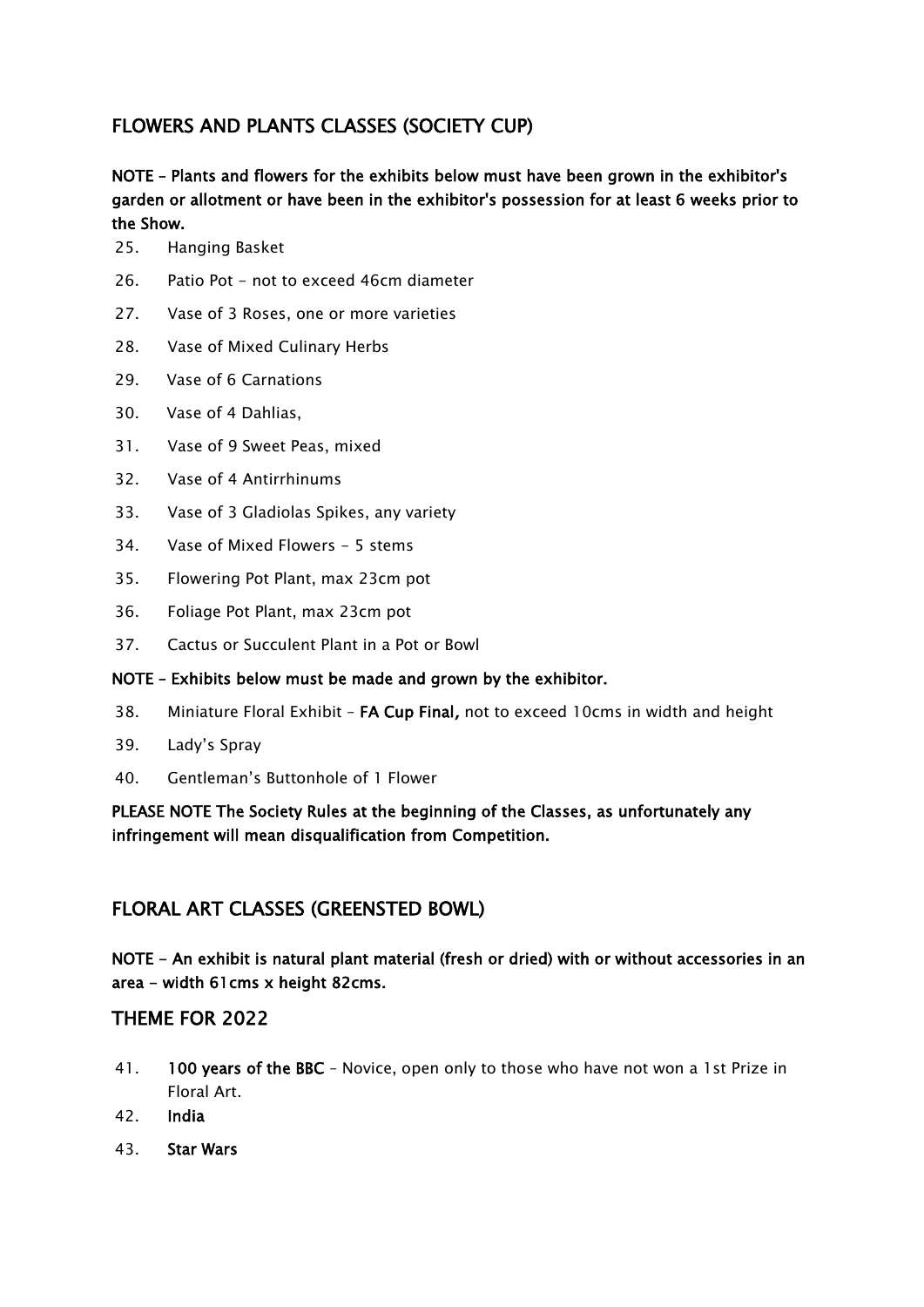# DOMESTIC CLASSES (MILLBANK CUP & WOODS FAMILY BOWL)

- 44. Tea Bread, (own Recipe) 900gms/2lb
- 45. Victoria Sponge, (own Recipe) 22cm/8in tins
- 46. Vegetable Cake, (own recipe) e.g. carrot or courgette cake,
- 47. Flapjack, (own recipe) 6 pieces
- 48. Chocolate Brownie 6 pieces
- 49. Fudge 6 pieces
- 50. Flavoured Bread
- 51. 6 Bread Rolls, various shapes
- 52. 6 Scones, sweet or savoury
- 53. 3 Decorated Cup Cakes, judged on appearance
- 54. Savoury Tart e.g. Quiche Lorraine
- 55. 6 Bantam Eggs, any colour, on plate supplied
- 56. 6 Hen Eggs, any colour, on plate supplied
- 57. 1 Bottle of Cordial
- 58. 1 Bottle of Aromatic Oil
- 59. 1 Jar of Pesto
- 60. 1 Jar of any Soft Fruit Jam
- 61. 1 Jar of any Stone Fruit Jam
- 62. 1 Jar of Marmalade
- 63. 1 Jar Jelly
- 64. 1 Jar Lemon Curd
- 65. 1 Jar of Honey, clear
- 66. 1 Jar of Pickled Onions or Shallots, must be mature\*
- 67. 1 Jar Home-made Chutney, must be mature\*

\*Pickles and Chutney to be exhibited must have been made at least 6 months before hand. PLEASE NOTE - Jars should be filled and covered. Label should include day, month and year of production. Please remove all manufacturers' labels from re-used jars.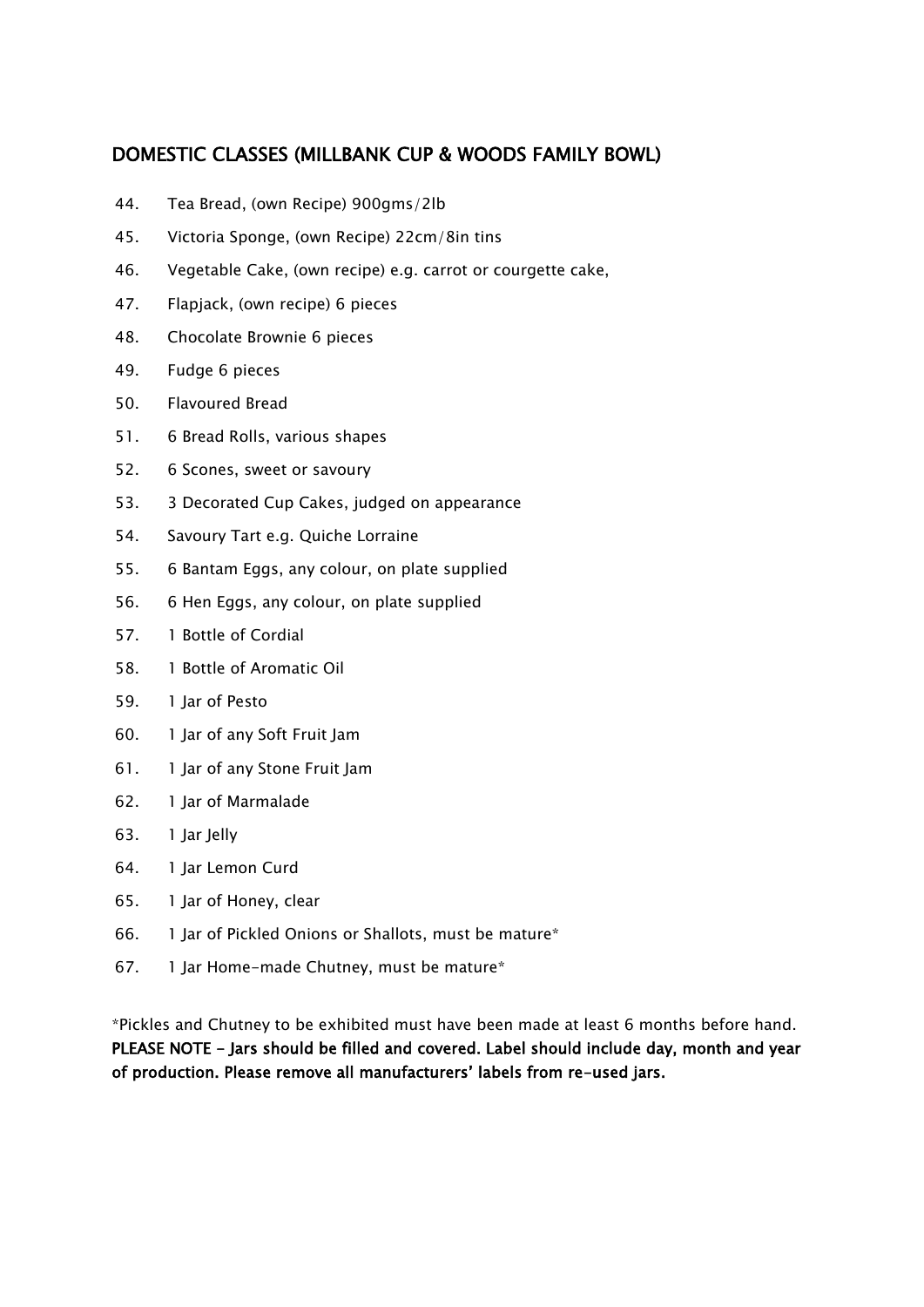# HANDICRAFT CLASSES (CHANDLER ROSE BOWL)

- 68. Pottery
- 69. Metalwork
- 70. Needlework, Hand Sewing Only
- 71. Needlework, Machine Sewing, can be hand finished
- 72. Needlework, Cross Stitch
- 73. Needlework, Tapestry
- 74. Needlework, Embroidery
- 75. Soft Toy
- 76. Upcycled Garment
- 77. Knitted Article
- 78. Handmade Greetings Card for *Queen's Platinum Jubilee*
- 79. Oil Painting **Space Oddity**, unframed size not to exceed 24 x 36cms
- 80. Water Colour Painting, unframed size not to exceed 24 x 36cms
- 81. Black & White Sketch, unframed size not to exceed 24 x 36cms
- 82. Original Story called 'Famous Five visit the Toot Hill Show', not more than 600 words
- 83. Handwritten Letter From a teacher at Hogwarts judged on handwriting and content
- 84. Sculpture Tutankhamen, using recyclable materials from recycling 'bin/sack'. Open to All Ages
- 85. Handicraft Not in Schedule

#### NOTE - NEEDLEWORK/KNITTING/CROCHET :

Items must not be washed unless it is part of the making process. Please indicate if made to own design.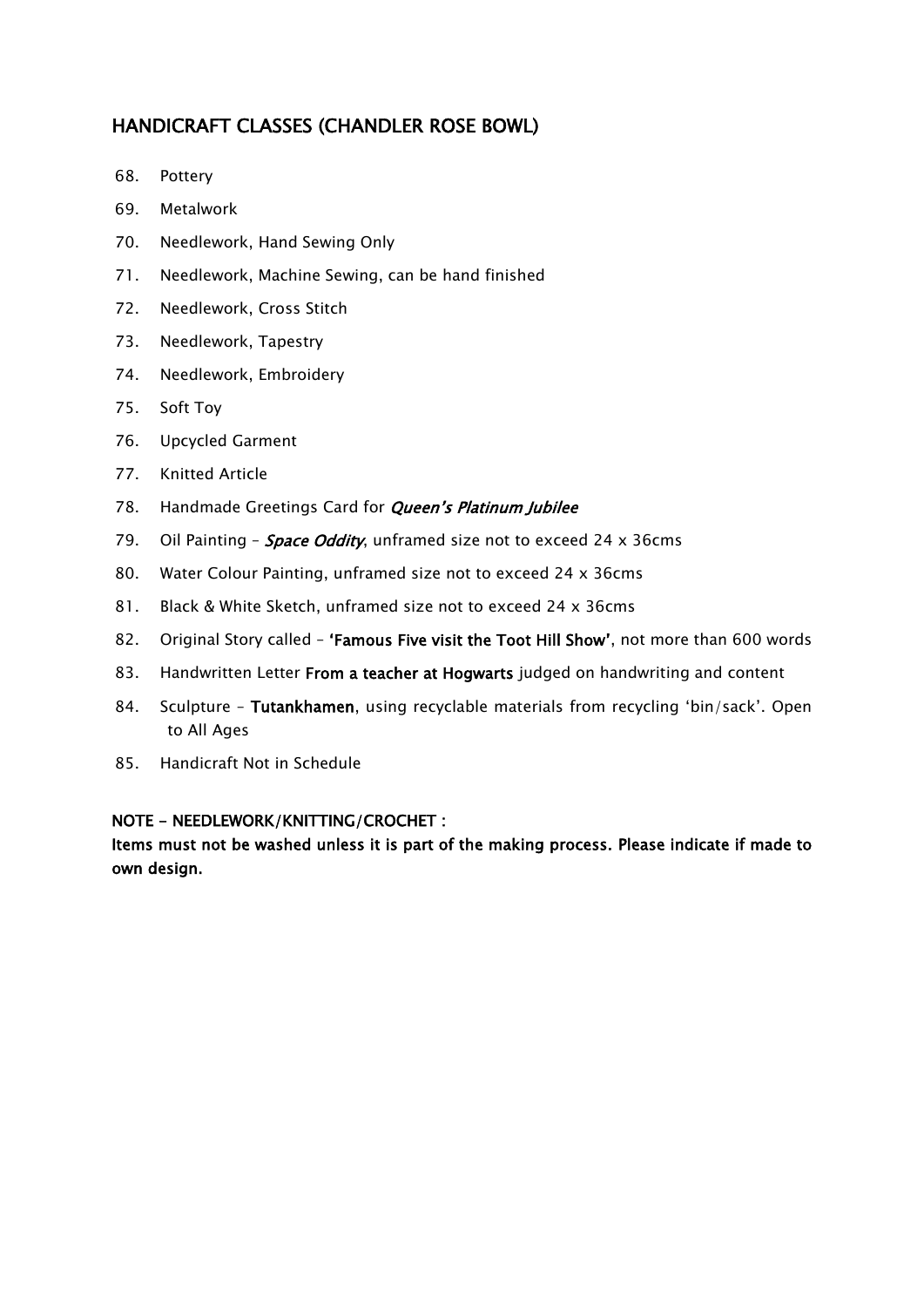# PHOTOGRAPHY CLASSES (PADFIELD TROPHY)

- 86. Colour Photo Jubilee Celebrations
- 87. Colour Photo Spotted in the park
- 88. Black & White Photo Cup Final
- 89. Mobile Phone Selfie Photo #Mystery
- 90. Colour Photo Any Subject
- 91. Black & White Photo Any Subject
- 92. Mobile phone photo Any subject

NOTE - Photographs not to exceed 19 x 13cms. Photos must be "as Taken" and not enhanced except for class 92.

# CHILDREN'S CLASSES

The Children's Classes are judged in the following Groups: Under 7 years, 7 to 11 years inclusive, 12 to 15 years inclusive.

#### NOTE – Ages must be stated on the Entry Form and be the age reached on date of Show

# UNDER SEVEN:

- 93. Pencil Work, not to exceed 24 x 36cms
- 94. Crayon or Felt Tip Work, not to exceed 24 x 36cms
- 95. Painting Work *Portrait of Queen Elizabeth II*, not to exceed 24 x 36cms
- 96. Decorated Hen's Egg
- 97. Edible Necklace
- 98. Vegetable Figure, not to exceed 30cms overall
- 99. Decorated Paper Plate, not to exceed 18cms
- 100. Decorated Wellington Boot, using any medium for decorating
- 101. Vase of Mixed Garden Flowers, 5 stems
- 102. Handmade Birthday Card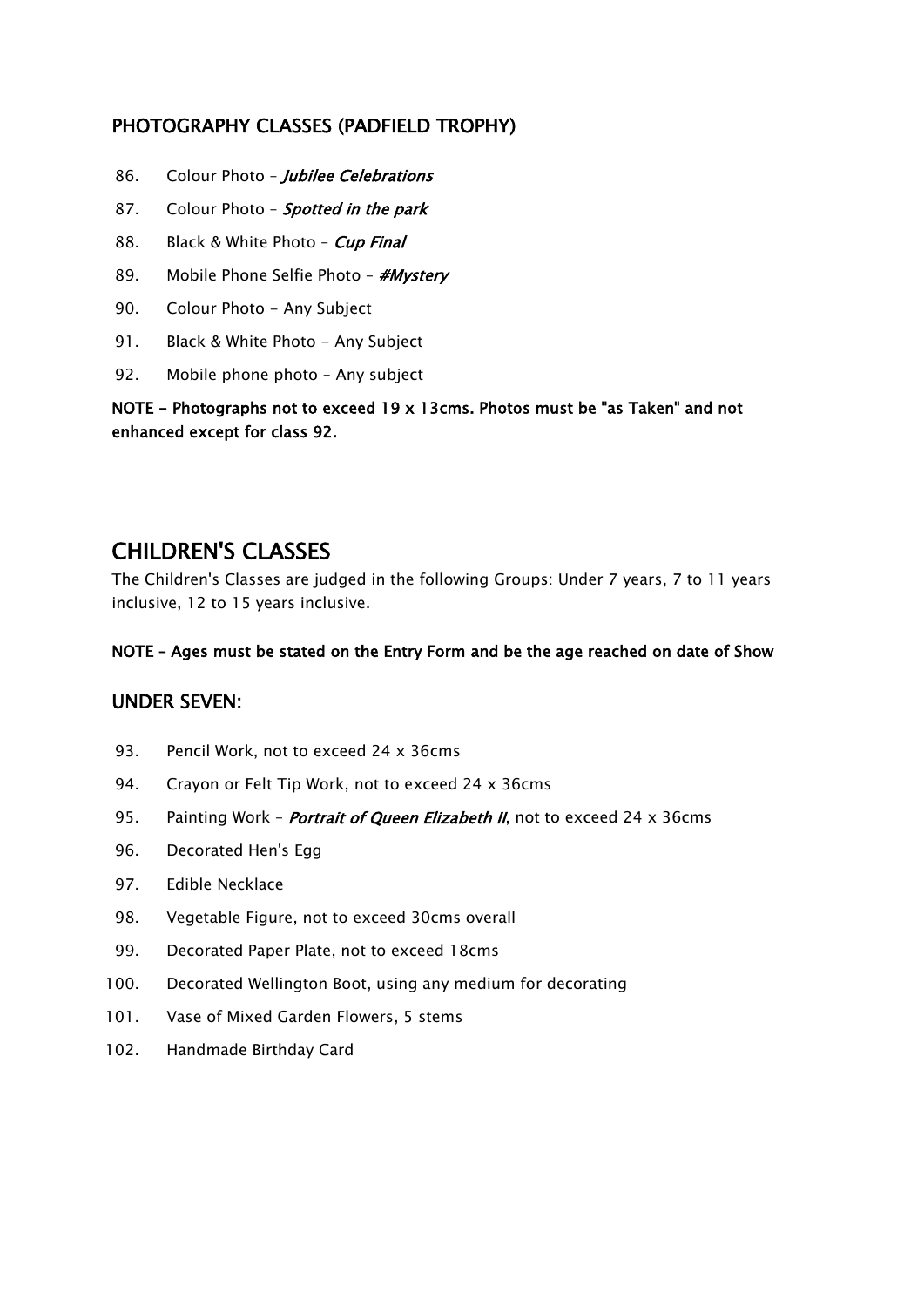## SEVEN TO ELEVEN INCLUSIVE:

- 103. Mustard and Cress Creature/Person e.g. a hedgehog.
- 104. Pencil Work, not to exceed 24 x 36cms
- 105. Painting Work *Portrait of Queen Elizabeth II*, not to exceed 24 x 36cms.
- 106. Computer Artwork, not to exceed 24cms x 36cms
- 107. Pizza, to be made by entrant, including base and not to exceed 30 cm overall. Item to be cling filmed
- 108. 3 Decorated Cupcakes
- 109. Vegetable Figure, not to exceed 30cms overall
- 110. Edible Face, made with eg salad, vegetables, flowers, herbs etc. and displayed on a 25cm plain paper plate. Will be judged on appearances only.
- 111. Hanging Basket
- 112. Patio Pot not to exceed 46cms diameter
- 113. Miniature Garden with a theme of, in a shallow container not to exceed 30cms
- 114. Vase of Mixed Garden Flowers, 5 stems
- 115. Colour Photograph Any Subject, not to exceed 19 x 13cms.
- 116. Decorated Wellington Boot, using any medium for decorating
- 117. Handmade Birthday Card
- 118. Any Other Handicraft e.g. Pottery

#### TWELVE TO FIFTEEN INCLUSIVE:

- 119. Needlework
- 120. Pencil Work, not to exceed 24 x 36cms
- 121. Painting Work, not to exceed 24 x 36cms
- 122. Miniature Garden with a theme of, in a shallow container not to exceed 30cms
- 123. Model Kit, completed (eg Airfix, Meccano etc.)
- 124. Pizza, to be made by entrant including base, not to exceed 30cms overall item to be cling filmed.
- 125. 3 Decorated Cupcakes
- 126. Computer Artwork, not to exceed 30 x 30cms
- 127. Patio Pot, not to exceed 46cms diameter
- 128. Hanging Basket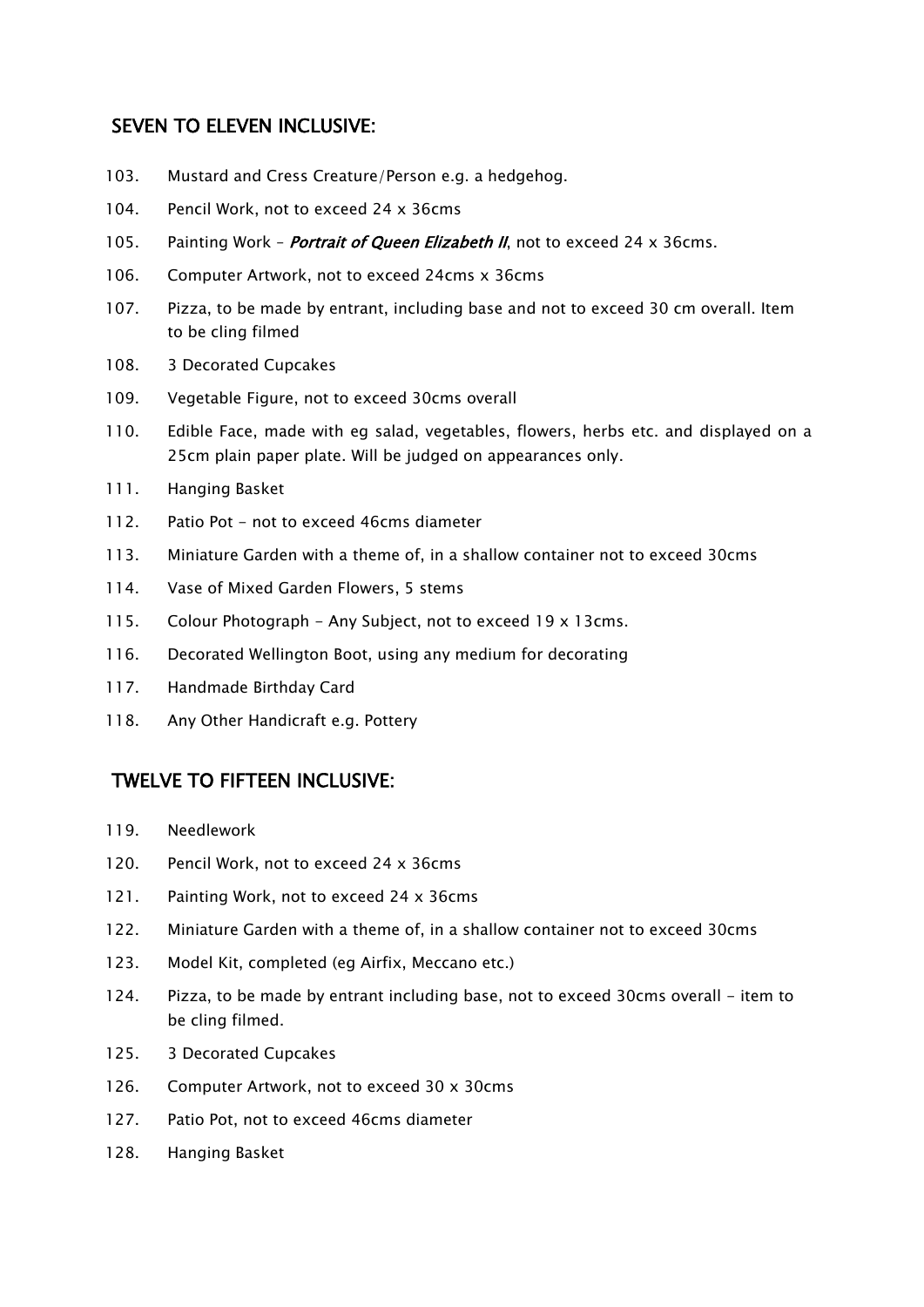- 129. Vase of Mixed Garden Flowers, 5 stems
- 130. Mobile Phone Photo Any Subject
- 131. Decorated Wellington Boot, using any medium for decorating
- 132. Handmade Birthday Card
- 133. Any Other Handicraft e.g. Pottery

#### FOR AGES FIFTEEN AND UNDER

- 134. Short Story Titled 'Flying Home', no more than 200 word
- 135. Handwritten letter From a student at Hogwarts, judged on handwriting and content.
- 136. Monster Weed (tallest or biggest)
- 137. Any Vegetable

84. Sculpture - Tutankhamen, using recyclable materials from recycling 'bin/sack'

Open to All Ages